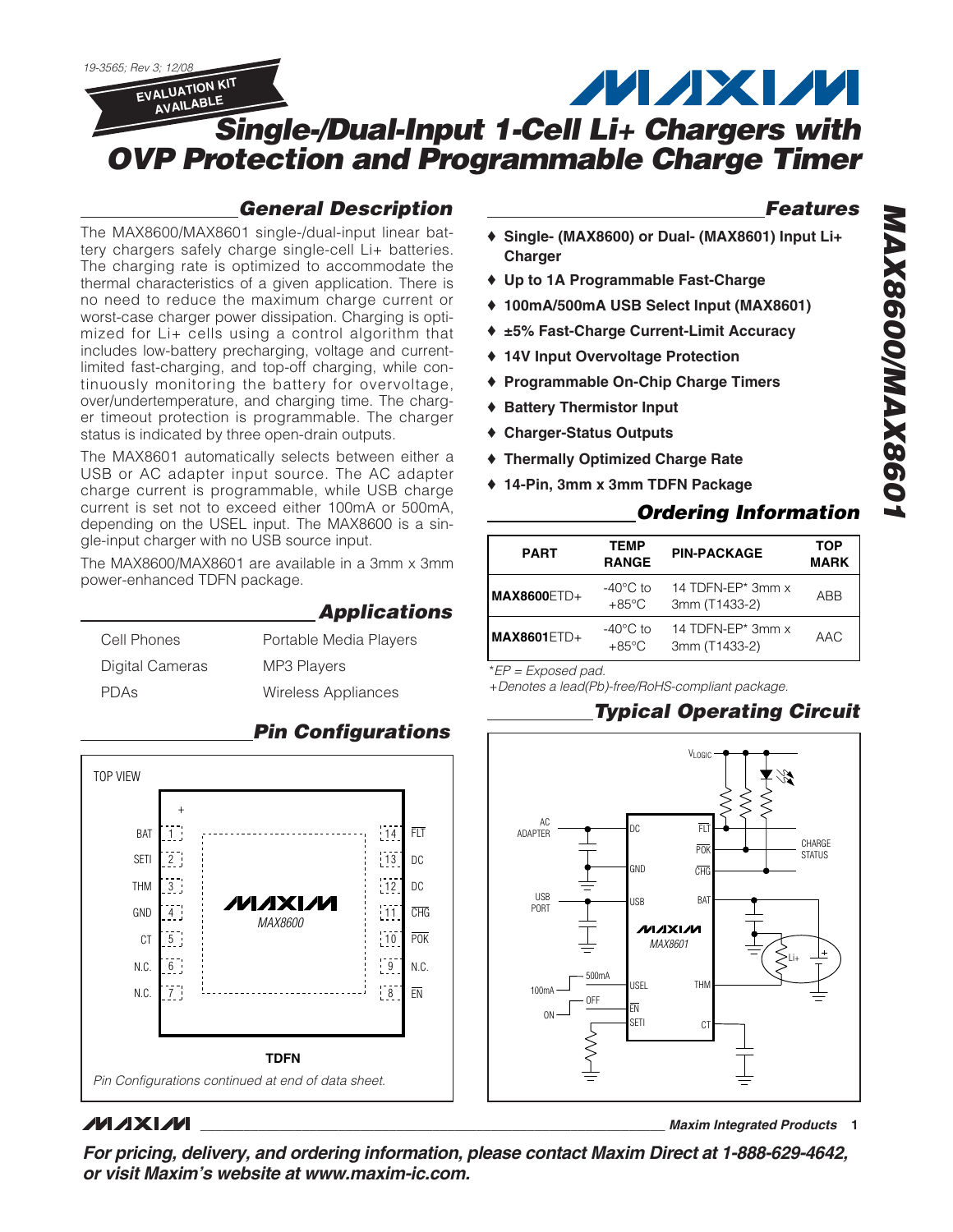## **ABSOLUTE MAXIMUM RATINGS**

| BAT, CT, CHG, EN, FLT, SETI,                          |  |
|-------------------------------------------------------|--|
|                                                       |  |
| Continuous Power Dissipation ( $T_A = +70^{\circ}C$ ) |  |
| 14-Pin TDFN 3mm x 3mm Multilayer PCB                  |  |
| (derate 24.4mW/°C above +70°C) 1951.2mW               |  |
|                                                       |  |

| Operating Temperature Range 40°C to +85°C |  |
|-------------------------------------------|--|
|                                           |  |
|                                           |  |
| Lead Temperature (soldering, 10s)+300°C   |  |

*Stresses beyond those listed under "Absolute Maximum Ratings" may cause permanent damage to the device. These are stress ratings only, and functional operation of the device at these or any other conditions beyond those indicated in the operational sections of the specifications is not implied. Exposure to absolute maximum rating conditions for extended periods may affect device reliability.*

## **ELECTRICAL CHARACTERISTICS**

(V<sub>DC</sub> = V<sub>USB</sub> = 5V, V<sub>BAT</sub> = 4V, V<sub>EN</sub> = 0V, R<sub>SETI</sub> = 2k $\Omega$ , C<sub>CT</sub> = 0.068µF, T<sub>A</sub> = -40°C to +85°C, unless otherwise noted. Typical values are at  $T_A = +25$ °C. Note 1)

| <b>PARAMETER</b>                            |                                                                  |                                       | <b>CONDITIONS</b>                                              | <b>MIN</b>   | <b>TYP</b> | <b>MAX</b> | <b>UNITS</b> |
|---------------------------------------------|------------------------------------------------------------------|---------------------------------------|----------------------------------------------------------------|--------------|------------|------------|--------------|
| DC OR USB (Note 2)                          |                                                                  |                                       |                                                                |              |            |            |              |
| Input Voltage Range                         |                                                                  |                                       |                                                                | $\mathbf{O}$ |            | 14         | $\vee$       |
| Input Operating Range                       | (Note 3)                                                         |                                       |                                                                | 4.15         |            | 7.00       | V            |
| Input Undervoltage Threshold                | Input rising, 500mV hysteresis (typ)                             |                                       | 3.85                                                           | 4.0          | 4.15       | $\vee$     |              |
| Input Overvoltage Threshold                 | Input rising, 200mV hysteresis (typ)                             |                                       |                                                                | 7.2          | 7.5        | 7.8        | $\vee$       |
| Input Overvoltage Delay                     | From overvoltage event to charger disabled                       |                                       |                                                                |              | 0.25       |            | S            |
| Input Supply Current                        | $I_{\text{BAT}} = 0 \text{mA}$ , R <sub>THM</sub> = 10k $\Omega$ |                                       |                                                                |              | 750        | 1200       | μA           |
| Shutdown Input Current                      | $V_{\overline{EN}} = 5V$ , T <sub>A</sub> = +25°C                |                                       |                                                                |              | 275        | 435        | μA           |
| Input to BAT On-Resistance                  | $Input = 3.7V$ , $V_{BAT} = 3.6V$                                |                                       |                                                                |              | 0.5        | 0.8        | $\Omega$     |
| Input to BAT Dropout Voltage                | Input falling, 200mV hysteresis (typ)                            |                                       |                                                                | 5            | 55         | 120        | mV           |
| <b>BAT</b>                                  |                                                                  |                                       |                                                                |              |            |            |              |
|                                             |                                                                  |                                       | $T_A = +25$ °C                                                 | 4.179        | 4.2        | 4.221      | $\vee$       |
| <b>BAT Regulation Voltage</b>               | $IBAT = 0mA$                                                     |                                       | $T_A = -40^{\circ}$ C to $+85^{\circ}$ C                       | 4.166        | 4.2        | 4.234      |              |
| <b>BAT Restart Fast-Charge</b><br>Threshold | From BAT regulation voltage                                      |                                       |                                                                | $-180$       | $-150$     | $-120$     | mV           |
|                                             |                                                                  | $R_{\text{SET}} = 1.5 \text{k}\Omega$ |                                                                | 950          | 1000       | 1050       |              |
|                                             |                                                                  | $RSETI = 2k\Omega$                    |                                                                | 727          | 750        | 773        |              |
| DC Charging Current                         | $V_{\text{USE}} = 0V$                                            | $RSETI = 5k\Omega$                    |                                                                | 280          | 300        | 320        | mA           |
|                                             |                                                                  |                                       | Prequal, $R_{\text{SET}} = 2k\Omega$ , $V_{\text{BAT}} = 2.5V$ | 60           | 75         | 90         |              |
|                                             |                                                                  | $VUSEL = 5V$                          | 450                                                            | 475          | 500        |            |              |
| <b>USB Charging Current</b>                 | $V_{DC} = 0V$                                                    | $V_{LISEL} = 0V$                      |                                                                | 80           | 95         | 100        | mA           |
|                                             |                                                                  |                                       | Prequal, $R_{\text{SET}} = 2k\Omega$ , $V_{\text{BAT}} = 2.5V$ | 60           | 75         | 90         |              |
| Soft-Start Time                             | Ramp time to fast-charge current                                 |                                       |                                                                | 1.2          |            | ms         |              |
| <b>BAT Prequal Threshold</b>                | VBAT rising, 180mV hysteresis (typ)                              |                                       |                                                                | 2.9          | 3.0        | 3.1        | $\vee$       |
| <b>BAT Leakage Current</b>                  | $V_{DC}$ = $V_{USB}$ = 0V, $V_{BAT}$ = 4.2V                      |                                       |                                                                |              | 0.001      | 5          | μA           |
| <b>SETI</b>                                 |                                                                  |                                       |                                                                |              |            |            |              |
| RSETI Resistance Range                      | Guaranteed by charging current                                   |                                       |                                                                | 1.5          |            | 5.0        | $k\Omega$    |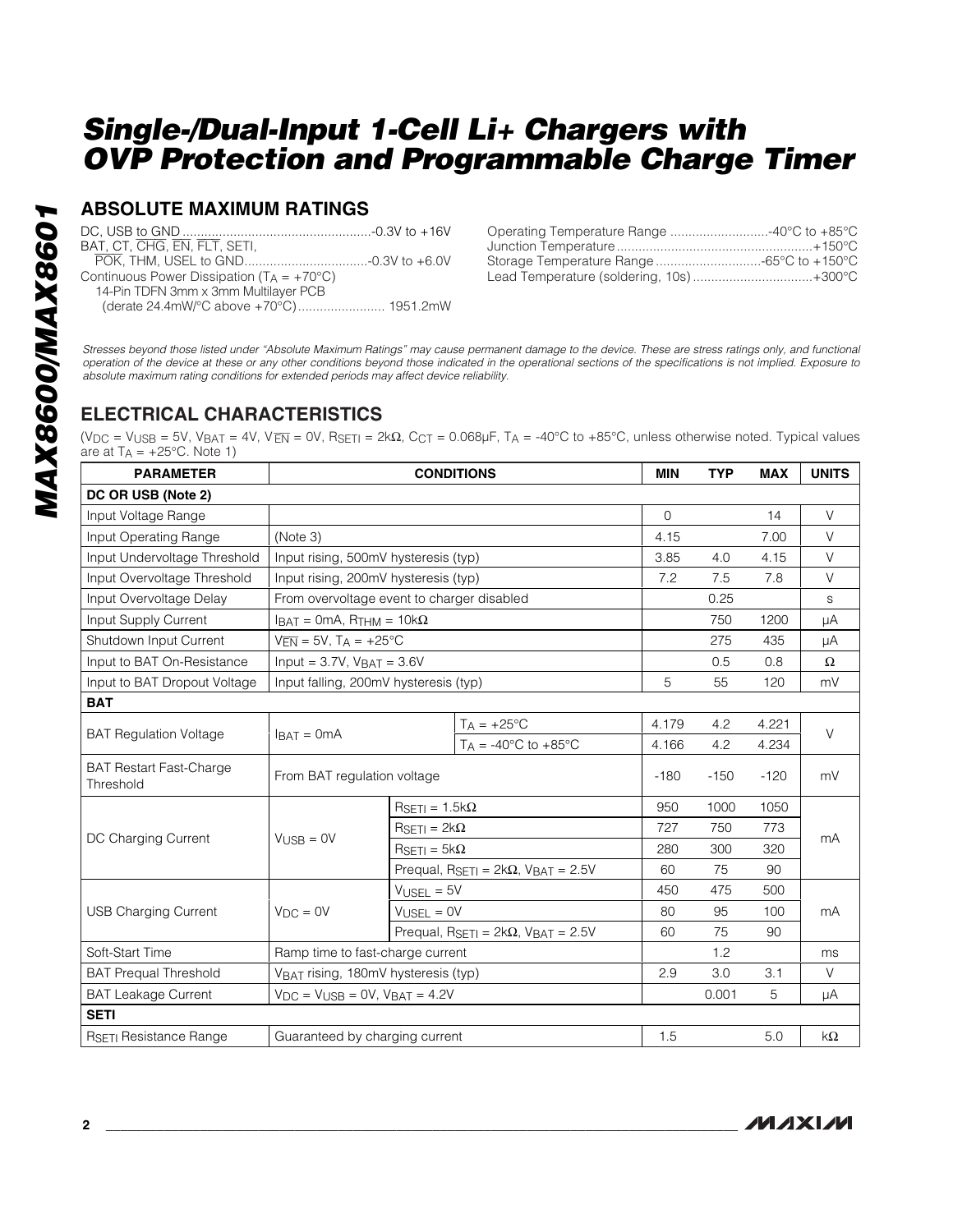# **ELECTRICAL CHARACTERISTICS (continued)**

(V<sub>DC</sub> = V<sub>USB</sub> = 5V, V<sub>BAT</sub> = 4V, V<sub>EN</sub> = 0V, R<sub>SETI</sub> = 2kΩ, C<sub>CT</sub> = 0.068μF, T<sub>A</sub> = -40°C to +85°C, unless otherwise noted. Typical values are at  $T_A = +25$ °C. Note 1)

| <b>PARAMETER</b>             |                                                                                   | <b>CONDITIONS</b>                                                           | <b>MIN</b> | <b>TYP</b> | <b>MAX</b> | <b>UNITS</b> |
|------------------------------|-----------------------------------------------------------------------------------|-----------------------------------------------------------------------------|------------|------------|------------|--------------|
| EN, USEL                     |                                                                                   |                                                                             |            |            |            |              |
|                              | Rising                                                                            |                                                                             |            |            | 1.6        | V            |
| Logic Input Thresholds       | Falling                                                                           | 0.4                                                                         |            |            |            |              |
|                              |                                                                                   | $T_A = +25^{\circ}C$                                                        |            | 0.001      | 1          |              |
| Logic Input Leakage Current  | $V_{\overline{EN}} = V_{\text{USEL}} = 0$ to 5.5V                                 | $TA = +85^{\circ}C$                                                         |            | 0.01       |            | μA           |
| POK, CHG, FLT                |                                                                                   |                                                                             |            |            |            |              |
| Logic Output Voltage, Low    | $I\overline{POK}$ , = $I\overline{CHG}$ = $I\overline{FLT}$ = 1mA                 |                                                                             |            | 12         | 100        | mV           |
| Logic Output Leakage         | $V\overline{POK} = V\overline{CHG} = V\overline{FLT} = 5.5V,$                     | $T_A = +25$ °C                                                              |            | 0.001      | 1          |              |
| Current, High                | $V_{DC} = V_{LISE} = 0V$                                                          | $T_A = +85^{\circ}C$                                                        |            | 0.01       |            | μA           |
| $\overline{\text{CHG}}$      |                                                                                   |                                                                             |            |            |            |              |
|                              |                                                                                   | $R_{\text{SET}} = 1.5 \text{k}\Omega$                                       |            | 75         |            |              |
| CHG/Top-Off Threshold        | <b>IBAT</b> falling, battery is<br>charged                                        | $R_{\text{SETI}} = 2k\Omega$                                                | 37.5       | 56.25      | 75.0       | mA           |
|                              |                                                                                   | $R_{\text{SETI}} = 5k\Omega$                                                |            | 22.5       |            |              |
| <b>THM</b>                   |                                                                                   |                                                                             |            |            |            |              |
| <b>THM Pullup Resistance</b> |                                                                                   |                                                                             |            | 10         |            | $k\Omega$    |
| THM Resistance, Hot          | $RTHM$ falling, 420 $\Omega$ hysteresis (typ)                                     |                                                                             | 3.72       | 3.94       | 4.13       | kΩ           |
| <b>THM Resistance, Cold</b>  | $RTHM$ rising, 2.7k $\Omega$ hysteresis (typ)                                     |                                                                             | 26.7       | 28.3       | 29.7       | kΩ           |
| THM Resistance, Disabled     | $R$ THM falling, 230 $\Omega$ hysteresis (typ)                                    |                                                                             | 274        | 309        | 337        | Ω            |
| <b>CT</b>                    |                                                                                   |                                                                             |            |            |            |              |
| <b>Timer Accuracy</b>        | $CCT = 0.068µF$                                                                   |                                                                             | $-20$      |            | $+20$      | $\%$         |
| Prequal Time Limit           | From entering prequal to $\overline{FLT}$ low, $V_{BAT} < 3V$                     |                                                                             |            | 34.8       |            | min          |
| Charge Time Limit            | From entering fast-charge to FLT low, 3V < VBAT < 4.2V                            |                                                                             |            | 334        |            | min          |
| <b>Top-Off Time Limit</b>    | From CHG high to charger disabled                                                 |                                                                             |            | 34.8       |            | min          |
| <b>THERMAL LOOP</b>          |                                                                                   |                                                                             |            |            |            |              |
| Thermal-Limit Temperature    | Junction temperature when the charge current is reduced,<br>T <sub>J</sub> rising |                                                                             |            | $+100$     |            | $^{\circ}C$  |
| Thermal-Limit Gain           |                                                                                   | Reduction of IBAT for increase of TJ, from $V_{DC}$ , RSETI = 1.5k $\Omega$ |            | 5          |            | $%$ /°C      |

**Note 1:** Limits are 100% production tested at T<sub>A</sub> = +25°C. Limits over the operating temperature range are guaranteed by design and characterization.

**Note 2:** Input refers to either DC or USB.

**Note 3:** Guaranteed by undervoltage- and overvoltage-threshold testing. For complete charging, the input voltage must be greater than 4.32V.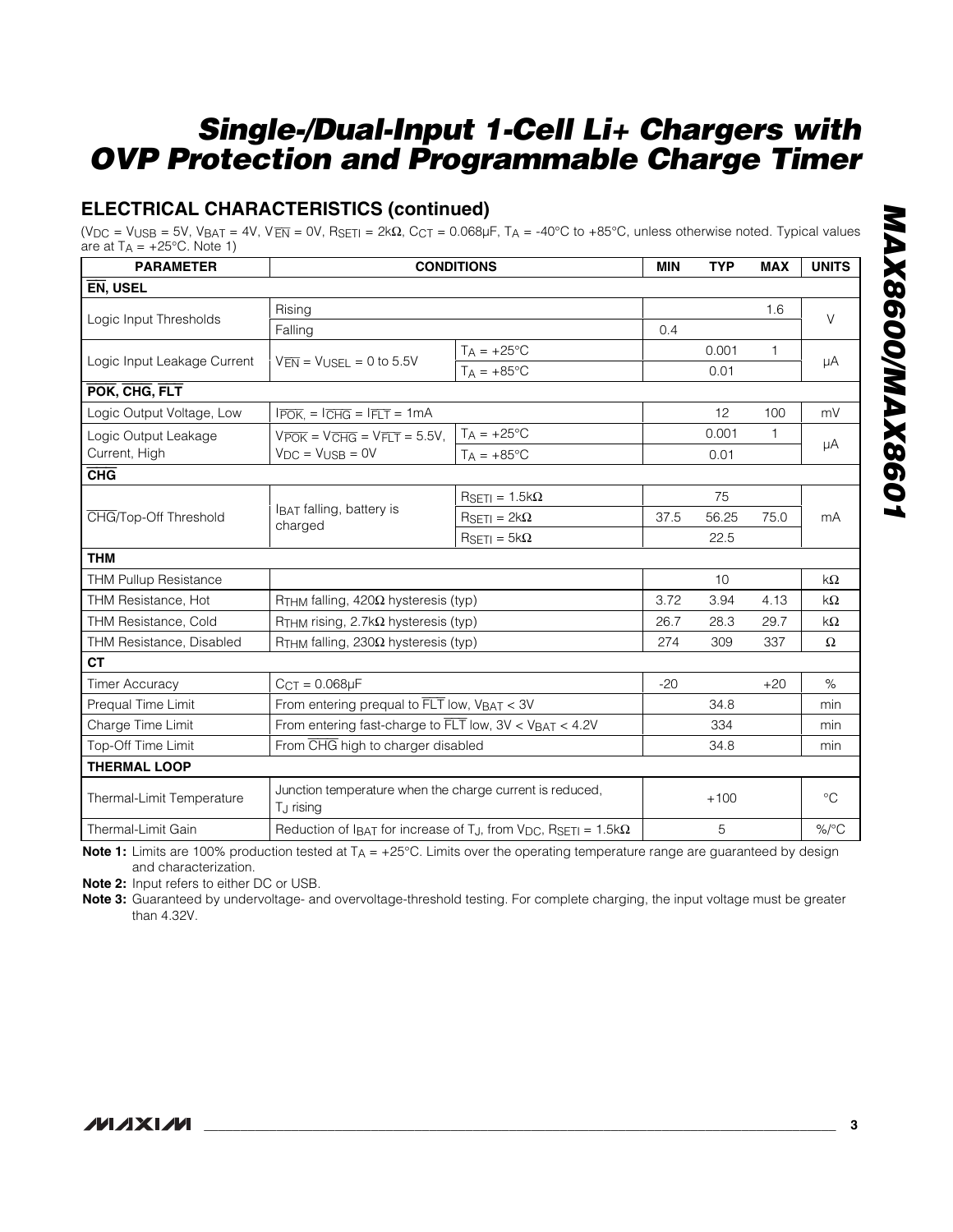## *Typical Operating Characteristics*

**MAXIM** 

(VDC = 5V, RSETI = 2kΩ, VBAT = 3.6V, MAX8601 evaluation kit with thermal resistance of 50°C/W. TA = +25°C, unless otherwise noted.)



*MAX8600/MAX8601* **MAX8600/MAX8601** 

**4 \_\_\_\_\_\_\_\_\_\_\_\_\_\_\_\_\_\_\_\_\_\_\_\_\_\_\_\_\_\_\_\_\_\_\_\_\_\_\_\_\_\_\_\_\_\_\_\_\_\_\_\_\_\_\_\_\_\_\_\_\_\_\_\_\_\_\_\_\_\_\_\_\_\_\_\_\_\_\_\_\_\_\_\_\_\_\_**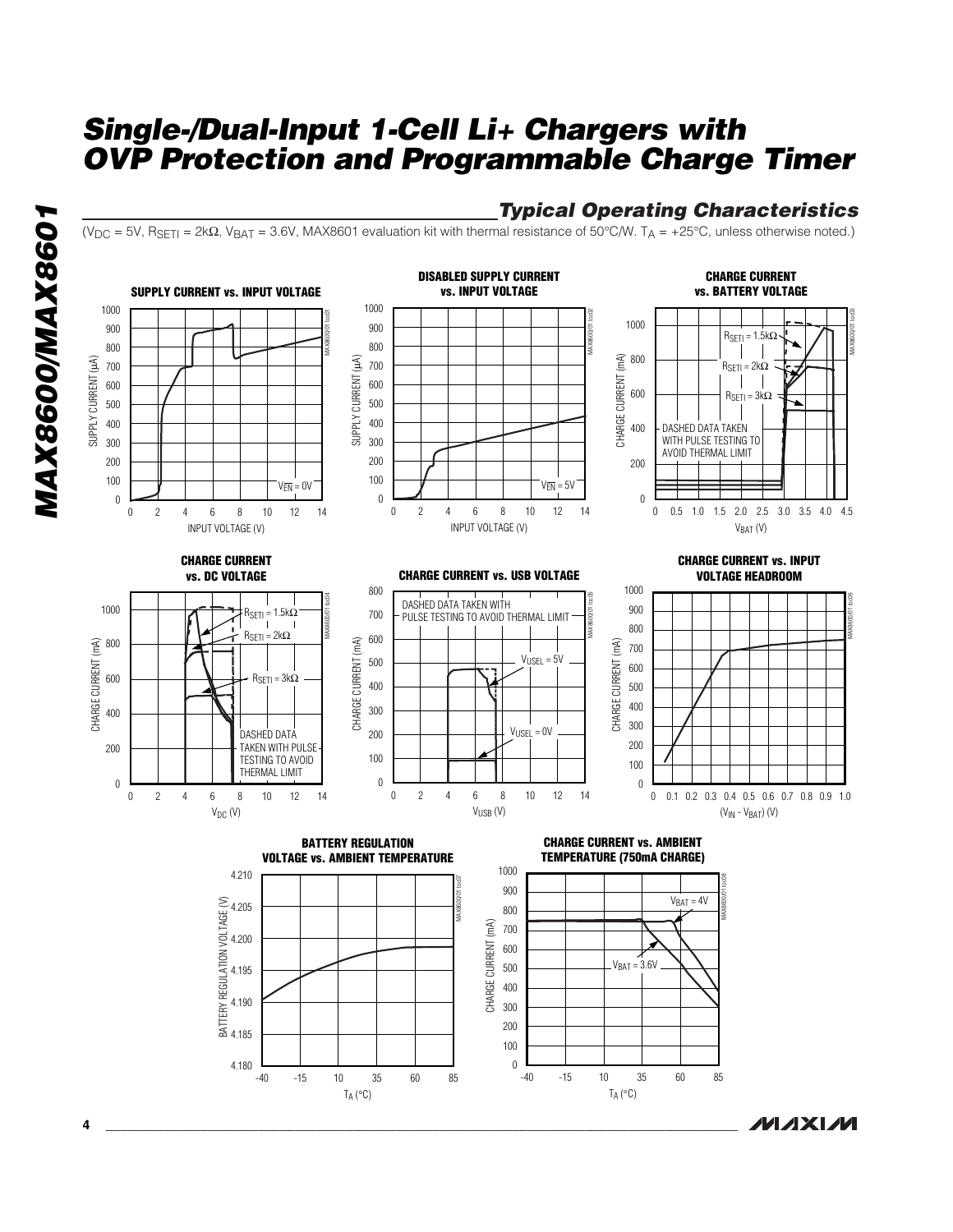## *Typical Operating Characteristics (continued)*

(VDC = 5V, RSETI = 2kΩ, VBAT = 3.6V, MAX8601 evaluation kit with thermal resistance of 50°C/W. TA = +25°C, unless otherwise noted.)





# *Pin Description*

|                | <b>PIN</b><br><b>NAME</b> |             | <b>FUNCTION</b>                                                                                                                                                                                                                                                                                         |  |  |  |  |  |
|----------------|---------------------------|-------------|---------------------------------------------------------------------------------------------------------------------------------------------------------------------------------------------------------------------------------------------------------------------------------------------------------|--|--|--|--|--|
| <b>MAX8600</b> | <b>MAX8601</b>            |             |                                                                                                                                                                                                                                                                                                         |  |  |  |  |  |
| 1              | 1.7                       | <b>BAT</b>  | Battery Connection. The IC delivers charging current and monitors battery voltage using BAT.<br>Bypass BAT to GND with a 2.2µF or larger ceramic capacitor. Connect both BAT inputs<br>together externally (MAX8601). BAT is high impedance when the IC is disabled.                                    |  |  |  |  |  |
| 2              | $\overline{c}$            | <b>SETI</b> | DC Charge-Current Programming Input. Connect a resistor from SETI to GND to set the<br>maximum charging current when using the DC input, the prequal current from either input,<br>and the CHG turn-off threshold.                                                                                      |  |  |  |  |  |
| 3              | 3                         | <b>THM</b>  | Thermistor Input. Connect a 10k $\Omega$ NTC thermistor, in close proximity to the battery, from THM<br>to ground to monitor the battery temperature. Connect THM to GND to disable the thermistor<br>functionality. The IC suspends charging when R <sub>THM</sub> is outside the hot and cold limits. |  |  |  |  |  |
| 4              | $\overline{4}$            | <b>GND</b>  | Ground                                                                                                                                                                                                                                                                                                  |  |  |  |  |  |
| 5              | 5                         | <b>CT</b>   | Timing Capacitor Input. Connect a capacitor from CT to GND to set the precharge timeout,<br>top-off time, and fast-charge timeout. Connect CT to GND to disable the timers.                                                                                                                             |  |  |  |  |  |
| 6, 7, 9        |                           | N.C.        | No Connection. Make no external circuit connection.                                                                                                                                                                                                                                                     |  |  |  |  |  |
| 8              | 8                         | EN          | Active-Low Enable Input. Drive low or connect EN to GND to enable the charger. Drive EN<br>high to disable the charger.                                                                                                                                                                                 |  |  |  |  |  |
| 10             | 10                        | <b>POK</b>  | Power-OK Monitor. POK is an open-drain output that pulls low when a valid charging source is<br>detected at either DC or USB (MAX8601). POK is high impedance when EN is high.                                                                                                                          |  |  |  |  |  |
| 11             | 11                        | <b>CHG</b>  | Charging-Status Output. CHG goes low when the battery is above 3V and being charged with<br>a current greater than 7.5% of the current programmed with RSETI. CHG is high impedance<br>when the charger is in prequal, top-off, or disabled.                                                            |  |  |  |  |  |

# **MAXM**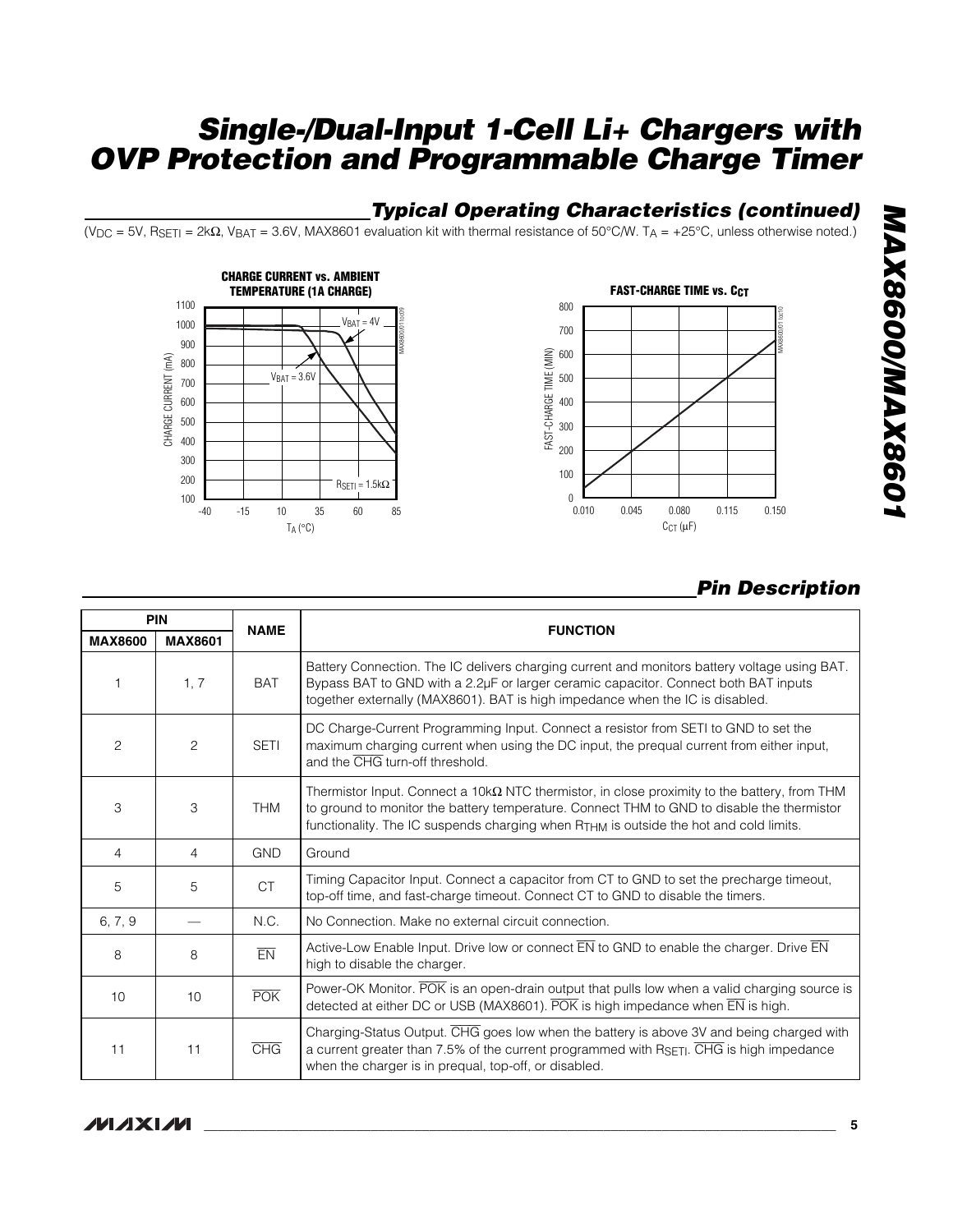# *Pin Description (continued)*

|                | <b>PIN</b><br><b>NAME</b> |             | <b>FUNCTION</b>                                                                                                                                                                                                                         |
|----------------|---------------------------|-------------|-----------------------------------------------------------------------------------------------------------------------------------------------------------------------------------------------------------------------------------------|
| <b>MAX8600</b> | <b>MAX8601</b>            |             |                                                                                                                                                                                                                                         |
| 12, 13         | 12, 13                    | DC.         | DC Input Supply. Connect DC to a 4.5V to 7V charging source. Bypass DC to GND with a 1µF<br>or larger capacitor. DC takes priority over USB when both are present (MAX8601). Both DC<br>inputs should be connected together externally. |
| 14             | 14                        | FIT.        | Fault Status Output. FLT goes low when either the prequal timer or the fast-charge timers<br>expire and the battery voltage is not above the required threshold. Clear the fault by raising<br>$\overline{EN}$ or removing input power. |
|                | 9                         | USB.        | USB Input Source. Connect to a USB port. Bypass USB to GND with a 1µF or larger capacitor.                                                                                                                                              |
|                | 6                         | <b>USEL</b> | USB Charge-Select Input. Logic input that determines the maximum charge current drawn<br>from the USB input. $I_{BAT} = 95$ mA when USEL = low, and $I_{BAT} = 475$ mA when USEL = high.                                                |
|                |                           | EP          | Exposed Pad. Connect to the GND plane for optimum thermal dissipation.                                                                                                                                                                  |



*Figure 1. Charger State Diagram*

**MAXM**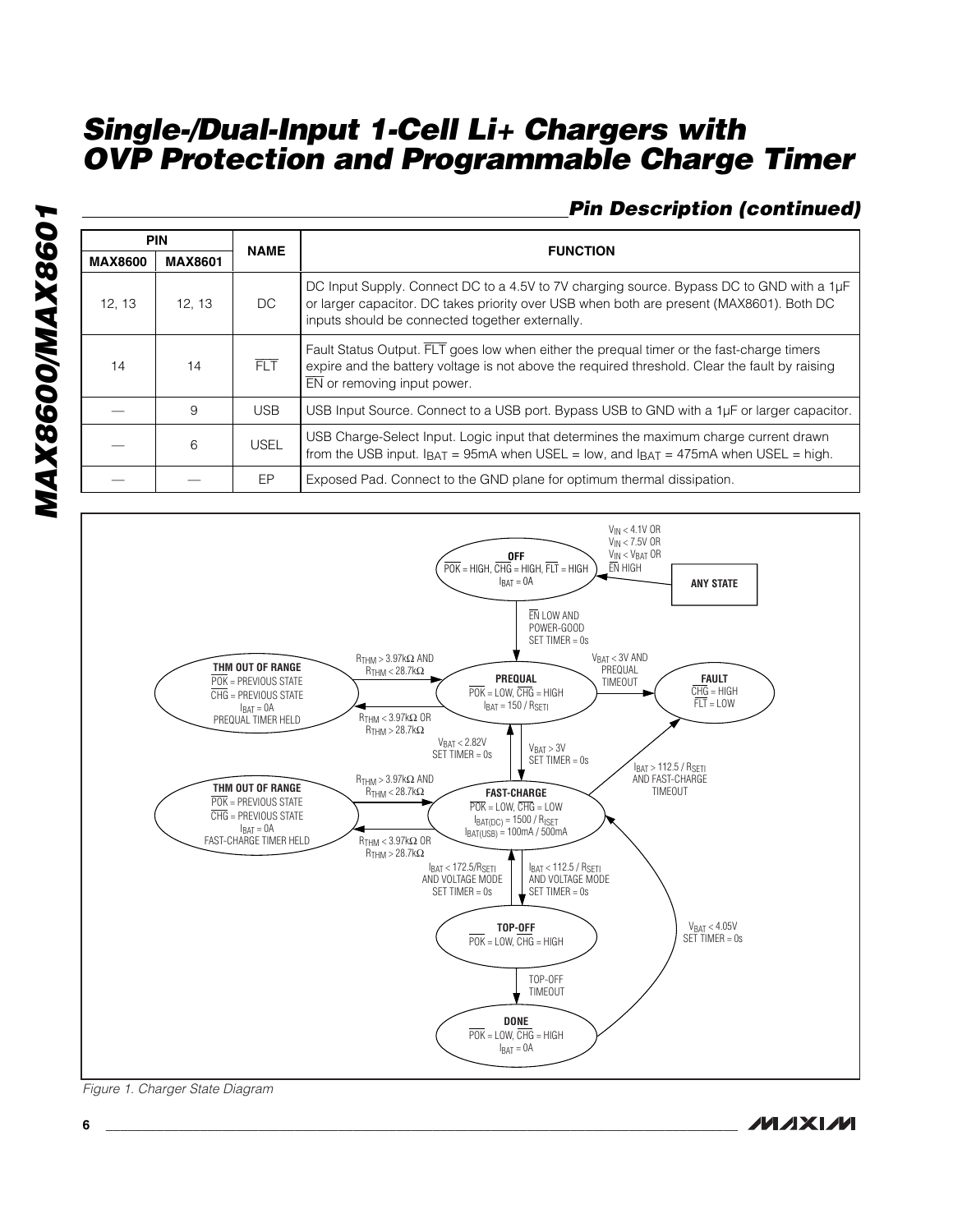## *Detailed Description*

#### *DC Charging*

The MAX8600/MAX8601 are designed to charge a single-cell Li+ battery from a DC source voltage between 4.15V and 7V. The precharge current, charge current, and top-off threshold are programmable with RSETI.

#### *USB Charging (MAX8601)*

The MAX8601 contains a USB input that allows operation from either a DC source or a USB port. A USEL input allows the user to select either a 100mA or 500mA maximum charging current when using the USB input. If both VUSB and VDC are valid, the MAX8601 operates from DC. If V<sub>DC</sub> is invalid (undervoltage/overvoltage), the MAX8601 operates from USB. When charging at 100mA from the USB input, the fast-charge timer is inhibited.

#### EN *Charger-Enable Input*

 $\overline{EN}$  is a logic input (active low) that enables the charger. Drive EN high to disable the charger-control circuitry. Drive EN low or connect to GND for normal operation.

#### *Soft-Start*

To prevent input transients, the rate of change of charging current is limited. When the charger is turned on or when the input source is changed, charge current is ramped from 0 to the set current value in typically 1.2ms. This also means that if charging is taking place from USB, and the DC input is then powered, charge current falls to zero and then is reramped to the DC charge rate. This is done to ensure that the DC source is not subjected to a severe load current step.

Charge-current ramp up is also limited when transitioning from prequal to fast-charge, and when changing the USB charge current from 100mA to 500mA with USEL. There is no di/dt limiting, however, if ISET is changed suddenly using a switch at RSETI.

#### *Thermal-Limit Control*

The MAX8600/MAX8601 feature a thermal limit that reduces the charge current when the die temperature exceeds +100°C. As the temperature increases above +100°C, the IC lowers the charge current by 5%/°C.

#### CHG *Charge-Indicator Output*

CHG is an open-drain output that indicates charger status.  $\overline{\text{CHG}}$  goes low during charge cycles where  $V_{\text{BAT}}$  is greater than 3V and IBAT is greater than 7.5% of the maximum charge current set by RSETI. When the MAX8600/MAX8601 are used in conjunction with a microprocessor (µP), connect a pullup resistor between CHG and the logic I/O voltage to indicate charge status to the µP. Alternatively, CHG can sink up to 20mA for an LED charge indicator.

#### *Fault Indicator (*FLT*)*

The MAX8600/MAX8601 contain an open-drain FLT output to signal the user when a fault occurs. FLT goes low if the charger is in prequal and the prequal timer expires, or if the charger is in fast-charge and the fastcharge time expires. FLT does NOT go low if the THM thermistor temperature is out of range. Toggle EN or the input power to reset the FLT indicator.

#### *Power-OK Indicator (*POK*)*

The MAX8600/MAX8601 contain an open-drain POK output that goes low when a valid input source is detected at DC or USB (MAX8601 only). A valid input source is one whose voltage is between 4.15V and 7V and exceeds the battery voltage by 320mV. After a valid input has been established, charging is sustained with inputs as low as 3.5V as long as the input voltage remains above the battery voltage by at least 55mV (typ). POK is high impedance when the charger is disabled.

## *Applications Information*

Figure 2 shows the typical operating circuit for the MAX8601. The following section describes component changes for different charging current and timer durations.



*Figure 2. Typical Operating Circuit for USB/AC-Adapter Input Charger. An RSETI of 2k*Ω *sets an AC adapter fast-charge of 750mA.*

**MAXM**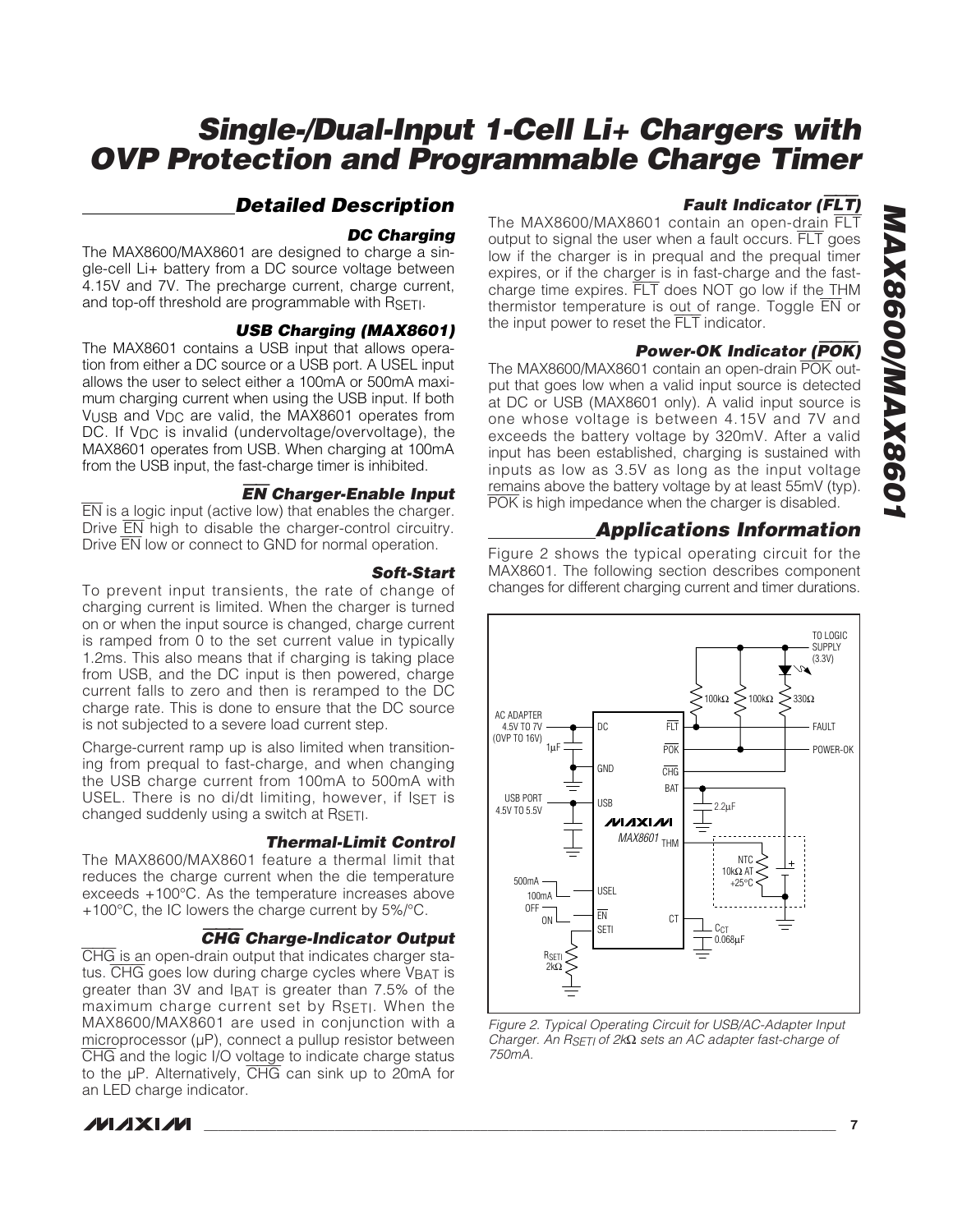## **Table 1. Fault Temperatures for Different Thermistors**

| <b>THERMISTOR BETA</b>        | 3000               | 3250               | 3500               | 3750               |
|-------------------------------|--------------------|--------------------|--------------------|--------------------|
| Resistance at $+25^{\circ}$ C | $10.000\Omega$     | 10.000 $\Omega$    | $10.000\Omega$     | $10,000\Omega$     |
| Resistance at $+50^{\circ}$ C | $4587.78\Omega$    | $4299.35\Omega$    | $4029.06\Omega$    | $3775.75\Omega$    |
| Resistance at $0^{\circ}$ C   | $25.140.55\Omega$  | $27.148.09\Omega$  | $29.315.94\Omega$  | $31.656.90\Omega$  |
| Nominal Hot Trip Temperature  | $+55.14^{\circ}$ C | $+52.60^{\circ}$ C | $+50.46^{\circ}$ C | $+48.63^{\circ}$ C |
| Nominal Cold Trip Temperature | $-3.24\degree$ C   | $-1.26^{\circ}$ C  | $+0.46^{\circ}$ C  | $+1.97^{\circ}$ C  |

#### *Charge Current Selection*

The maximum charging current from a supply connected to DC is programmed by an external resistor (RSETI) connected from SETI to GND. Calculate the RSETI value as follows:

 $RSETI = 1500 / ICHARGE(MAX)$ 

where  $I_{CHARGE(MAX)}$  is in amps and  $R_{SETI}$  is in ohms. SETI can also be used to monitor the actual chargecurrent level. The output voltage at SETI is proportional to the charging current as follows:

 $VSETI = (ICHARGE \times RSETI) / 1000$ 

Note that the prequal current for both USB and DC input operation is 1/10 of the fast-charge current set by RSETI. Also, the top-off charge-current threshold for both USB and DC input operation is set to 7.5% of the fast-charge current set by RSETI.

> $IPREQUAL = 150 / RSETI$  $ITOP-OFF = 112.5 / RSETI$

#### *Timer Capacitor Selection*

The MAX8600/MAX8601 contain timers for prequal, fast-charge, and top-off operation. These time periods are determined by the capacitance from CT to GND. To set the charge times, calculate C<sub>CT</sub> as follows:

 $TFASTCHARGE = 334min \times (CCT / 0.068\mu F)$  $TPREQUAL = TTOPOFF = 34.8min \times (CCT / 0.068\mu F)$ 

Note that when charging at 100mA from the USB input (MAX8601), the fast-charge timer is inhibited. When THM halts charging, the timers stop and hold their value.

#### *Battery Temperature Control*

The MAX8600/MAX8601 monitor battery temperature through a negative TC thermistor which is in close thermal contact with the battery. Select a thermistor resistance that is 10kΩ at +25°C and has a beta of 3500. The IC compares the resistance from THM to GND and suspends charging when it is greater than 28.3k $\Omega$  or

less than 3.94kΩ, which translates to a temperature of 0°C to +50°C. Table 1 shows the nominal temperature limits that result from a wide range of available thermistor temperature curves. The curves are defined by the following equation:

$$
R_{\text{T}} = R_{25^{\circ}\text{C}} \times e^{\left\{\beta \left[ \left( \frac{1}{\text{T} + 273} \right) - \left( \frac{1}{298} \right) \right] \right\}}
$$

where  $β$  is the BETA term in Table 1.

Connect THM to GND to disable the temperature-control function. When  $R_{THM}$  disables charging, all timers pause and hold their value.

#### *Capacitor Selection*

Connect a 2.2µF ceramic capacitor from BAT to GND for proper stability. Connect a 1µF ceramic capacitor from DC to GND. If using the USB input for the MAX8601, bypass USB to GND with a 1µF ceramic capacitor. Use a larger input bypass capacitor for high charging currents to reduce supply noise. All capacitors should be X5R dielectric or better. Be aware that some capacitors have large voltage coefficients and should be avoided.

#### *Thermal Considerations*

The MAX8600/MAX8601 are in a thermally enhanced TDFN package with an exposed paddle. Connect the exposed paddle of the package to a large copper ground plane to provide a thermal contact between the device and the circuit board. The exposed paddle transfers heat away from the device, allowing the IC to charge the battery with maximum current, while minimizing the increase in die temperature. Note that the MAX8600/MAX8601s' thermal-limit control allows the charger to be tolerant of thermally restricted PC board layouts that are sometimes unavoidable in compact portable designs. With such non-optimal layouts, the charger still operates, but may reduce charge current to manage temperature rise.

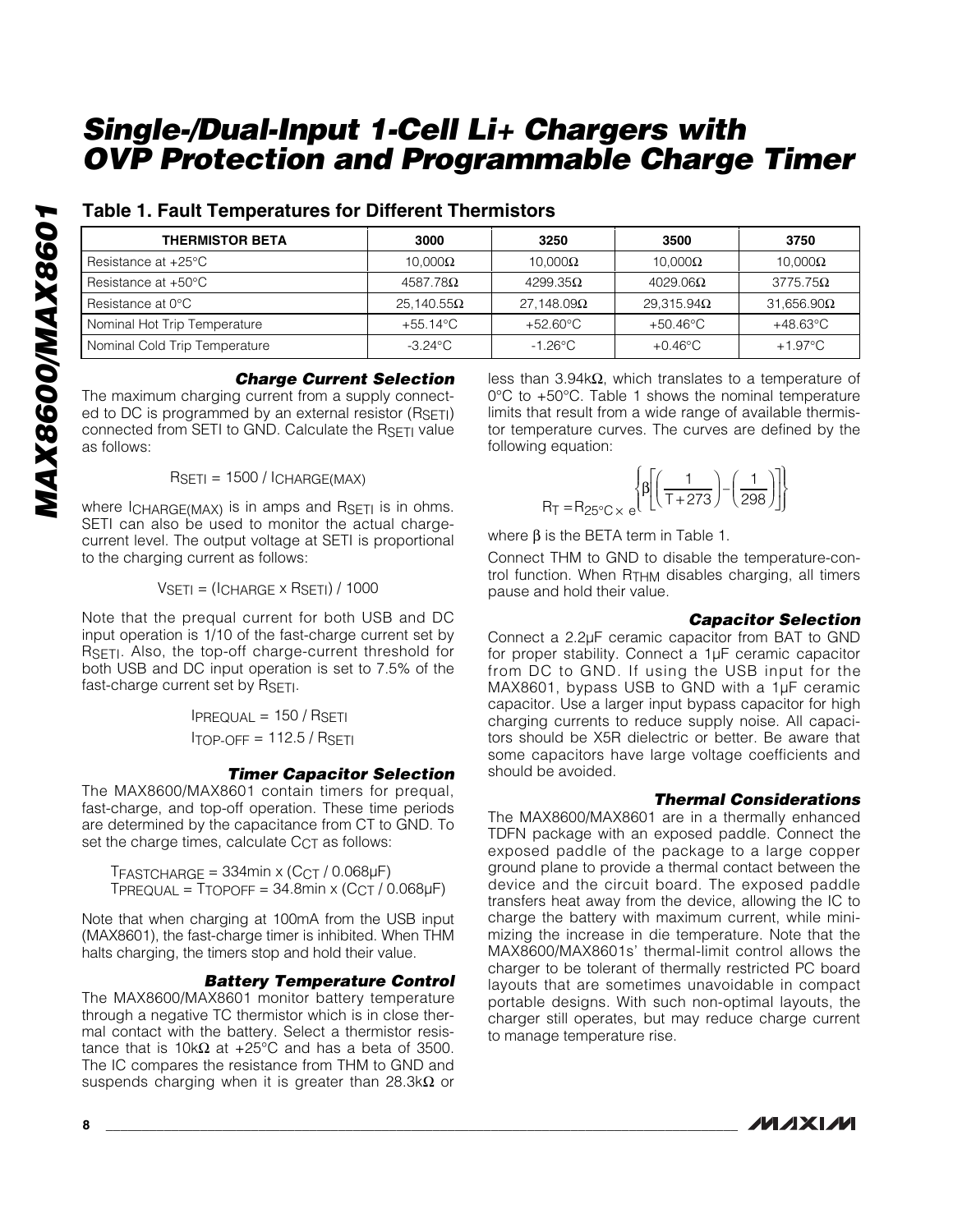

*Figure 3. Stand-Alone Li+ Battery-Charger with the MAX8600*

#### *DC Input Sources*

The MAX8600/MAX8601 operating input voltage range is 4.15V to 7V. The device survives input voltages up to 16V without damage to the IC. If the input voltage is greater than 7.5V (typ), the IC stops charging. An appropriate power supply must provide at least 4.2V plus the voltage drop across the internal pass transistor when sourcing the desired maximum charging current.

 $VIN(MIN) > 4.2V + ICHARGE(MAX) \times RON$ 

where R<sub>ON</sub> is the input-to-BAT resistance (typically 0.5 $Ω$ ). Failure to meet this requirement results in an incomplete charge or increased charge time.

#### *Stand-Alone Li+ Charger*

The MAX8600 provides a complete Li+ charging solution. Figure 3 shows the MAX8600 as a stand-alone Li+ battery charger. The  $2k\Omega$  resistor connected to SETI sets a charging current of 750mA. The LED indicates when fast-charge has begun. When fast-charge is complete, the LED turns off.

#### *USB-Powered Li+ Charger (MAX8601)*

The universal serial bus (USB) provides a high-speed serial communication port as well as power for the



*Figure 4. USB Battery Charger with the MAX8601*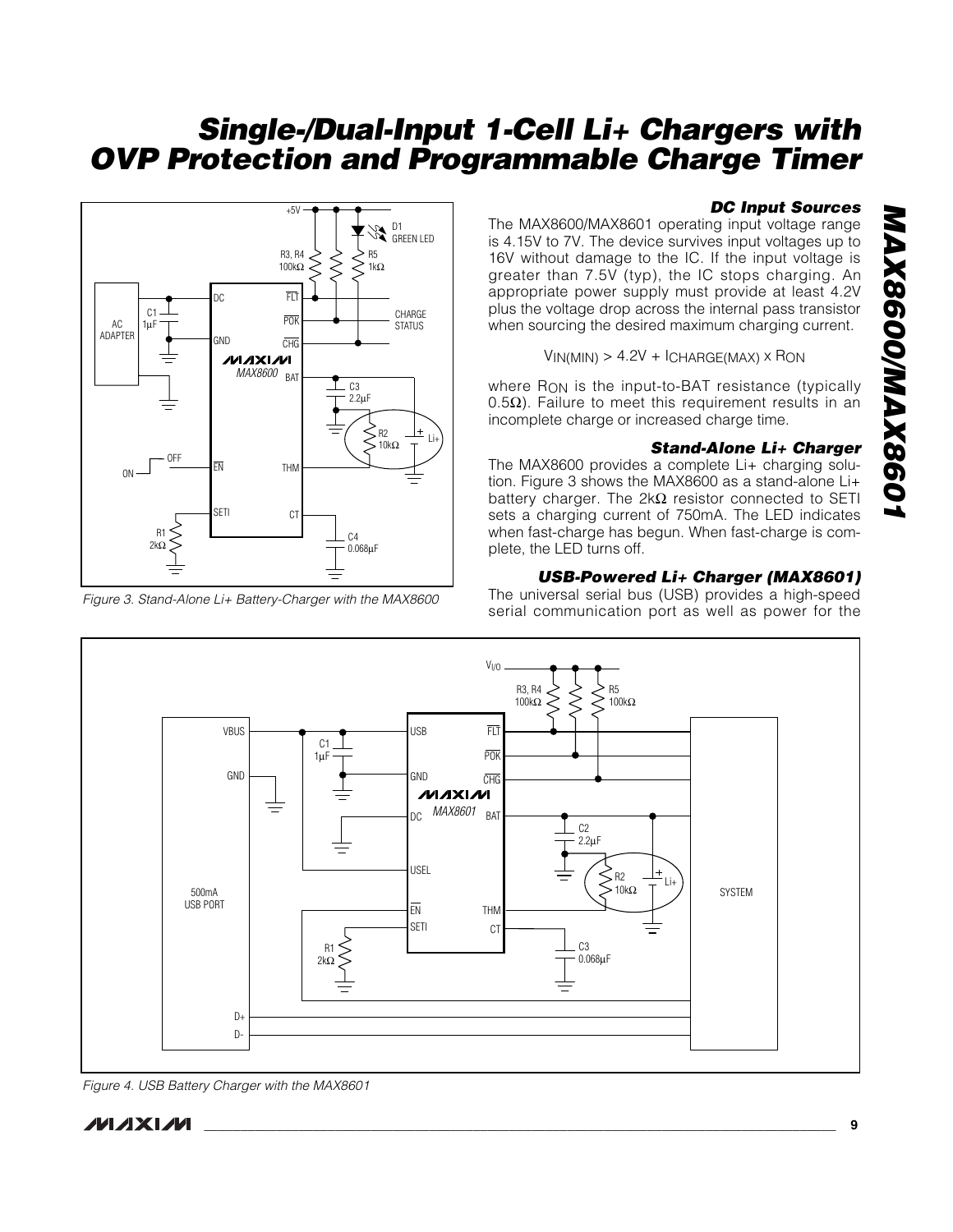charge its battery at the highest current possible from the host port. Figure 4 shows the MAX8601 configured as a USB battery charger. A USEL input sets the maximum charging current from the USB input at 100mA or 500mA.

#### *Layout and Bypassing*

remote device. The MAX8601 can be configured to<br>charge its battery at the highest current possible from<br>as a USB battery charger. A USEL input sets the maxi-<br>mum charging current from the USB input at 100mA or<br>500mA.<br>**Layo** Connect the input capacitors as close to the device as possible. Provide a large copper GND plane to allow the exposed paddle to sink heat away from the device. Connect the battery to BAT as close to the IC as possible to provide accurate battery voltage sensing. Make all high-current traces short and wide to minimize voltage drops. For an example layout, refer to the MAX8601 evaluation kit.

## *Chip Information*

TRANSISTOR COUNT: 6838 PROCESS: BiCMOS

# *Pin Configurations (continued)*

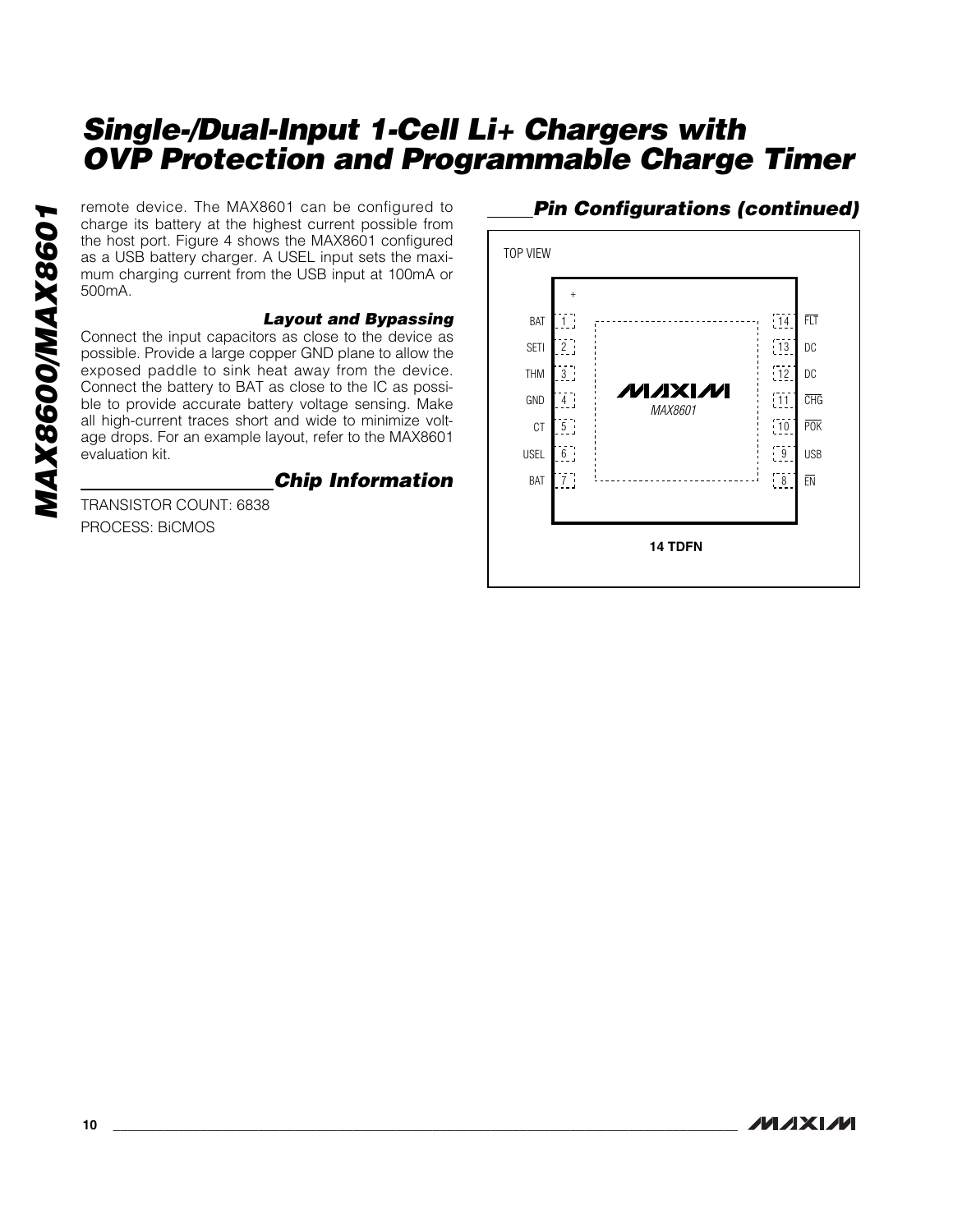## *Package Information*

For the latest package outline information and land patterns, go to **www.maxim-ic.com/packages**.

| <b>PACKAGE TYPE</b> | <b>PACKAGE CODE</b> | <b>DOCUMENT NO.</b> |
|---------------------|---------------------|---------------------|
| )⊢<br>៶៲⊥⊢          | ے-1433 -            |                     |



# MAX8600/MAX8601 *MAX8600/MAX8601*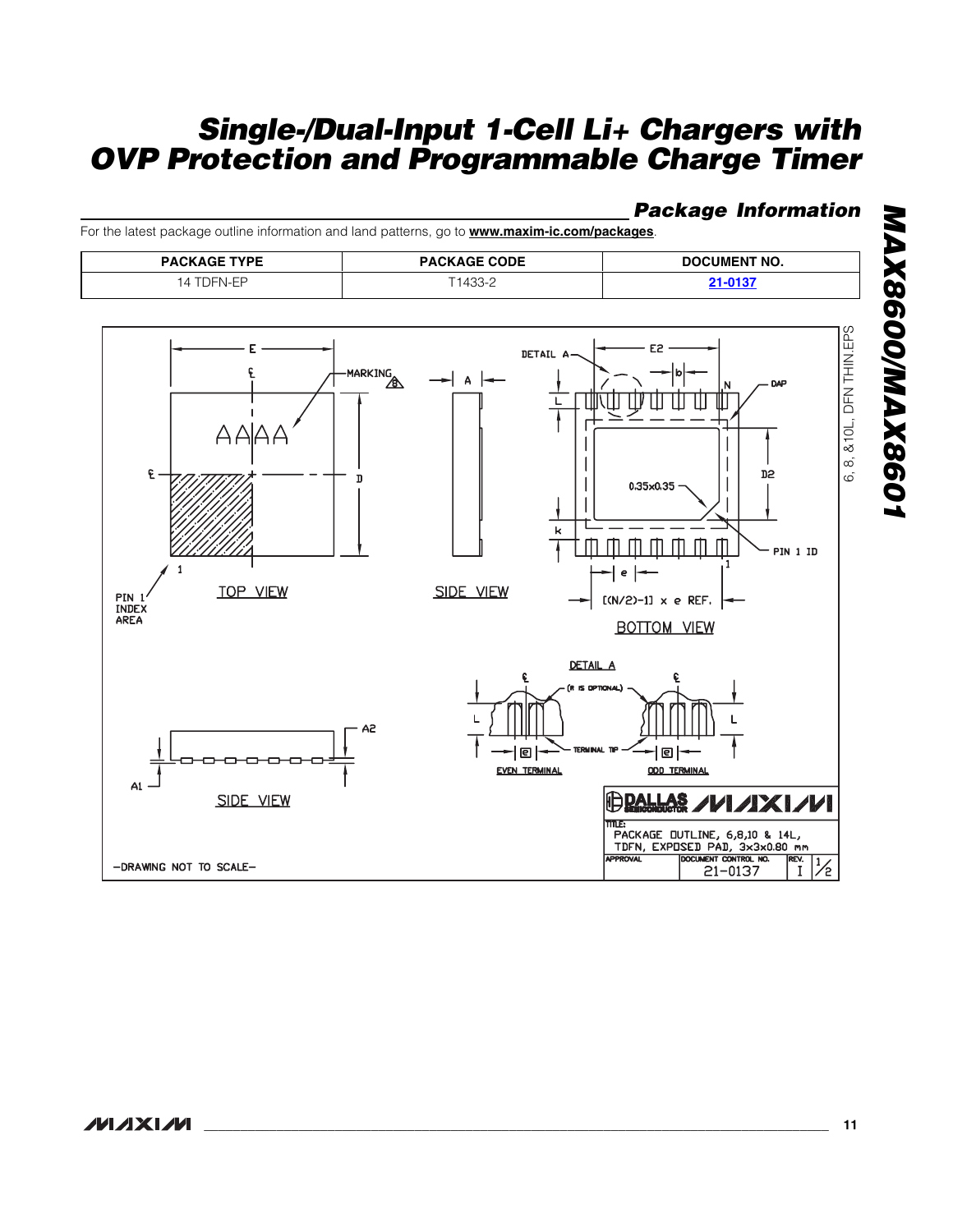## *Package Information (continued)*

For the latest package outline information and land patterns, go to **www.maxim-ic.com/packages**.

| <b>COMMON DIMENSIONS</b> |      |           | PACKAGE VARIATIONS                                                                                                                                                                                                                                                                                                                                                              |                 |                 |                 |          |                                                                                             |                 |                      |
|--------------------------|------|-----------|---------------------------------------------------------------------------------------------------------------------------------------------------------------------------------------------------------------------------------------------------------------------------------------------------------------------------------------------------------------------------------|-----------------|-----------------|-----------------|----------|---------------------------------------------------------------------------------------------|-----------------|----------------------|
| <b>SYMBOL</b>            | MIN. | MAX.      | PKG. CODE                                                                                                                                                                                                                                                                                                                                                                       | N               | D <sub>2</sub>  | E2              | e        | JEDEC SPEC                                                                                  | b               | $[(N/2)-1] \times e$ |
| A                        | 0.70 | 0.80      | T633-2                                                                                                                                                                                                                                                                                                                                                                          | 6               | $1.50 + 0.10$   | $2.30 \pm 0.10$ | 0.95 BSC | <b>MO229 / WEEA</b>                                                                         | $0.40 + 0.05$   | 1.90 REF             |
| D                        | 2.90 | 3.10      | T833-2                                                                                                                                                                                                                                                                                                                                                                          | 8               | $1.50 + 0.10$   | $2.30+0.10$     | 0.65 BSC | <b>MO229 / WEEC</b>                                                                         | $0.30+0.05$     | 1.95 REF             |
| E                        | 2.90 | 3.10      | T833-3                                                                                                                                                                                                                                                                                                                                                                          | 8               | $1.50+0.10$     | $2.30+0.10$     | 0.65 BSC | <b>MO229 / WEEC</b>                                                                         | $0.30 + 0.05$   | 1.95 REF             |
| A <sub>1</sub>           | 0.00 | 0.05      | T1033-1                                                                                                                                                                                                                                                                                                                                                                         | 10 <sup>1</sup> | $1.50 + 0.10$   | $2.30 \pm 0.10$ | 0.50 BSC | MO229 / WEED-3                                                                              | $0.25 \pm 0.05$ | 2.00 REF             |
| L                        | 0.20 | 0.40      | T1033-2                                                                                                                                                                                                                                                                                                                                                                         | 10 <sup>1</sup> | $1.50 + 0.10$   | $2.30+0.10$     | 0.50 BSC | MO229/WEED-3                                                                                | $0.25 + 0.05$   | 2.00 REF             |
| k                        |      | 0.25 MIN. | T1433-1                                                                                                                                                                                                                                                                                                                                                                         | 14              | $1.70 + 0.10$   | $2.30 \pm 0.10$ | 0.40 BSC | $- - - -$                                                                                   | $0.20 \pm 0.05$ | 2.40 REF             |
| A <sub>2</sub>           |      | 0.20 REF. | T1433-2                                                                                                                                                                                                                                                                                                                                                                         | 14              | $1.70 \pm 0.10$ | $2.30 \pm 0.10$ | 0.40 BSC | $- - - -$                                                                                   | $0.20 \pm 0.05$ | 2.40 REF             |
| NOTES:                   |      |           |                                                                                                                                                                                                                                                                                                                                                                                 |                 |                 |                 |          |                                                                                             |                 |                      |
|                          |      |           | 1. ALL DIMENSIONS ARE IN mm. ANGLES IN DEGREES.<br>2. COPLANARITY SHALL NOT EXCEED 0.08 mm.<br>3. WARPAGE SHALL NOT EXCEED 0.10 mm.<br>4. PACKAGE LENGTH/PACKAGE WIDTH ARE CONSIDERED AS SPECIAL CHARACTERISTIC(S).<br>6. "N" IS THE TOTAL NUMBER OF LEADS.<br>7. NUMBER OF LEADS SHOWN ARE FOR REFERENCE ONLY.<br><b>8. MARKING IS FOR PACKAGE ORIENTATION REFERENCE ONLY.</b> |                 |                 |                 |          | 5. DRAWING CONFORMS TO JEDEC MOZZ9. EXCEPT DIMENSIONS "D2" AND "E2". AND T1433-1 & T1433-2. |                 |                      |

**MAXIM**